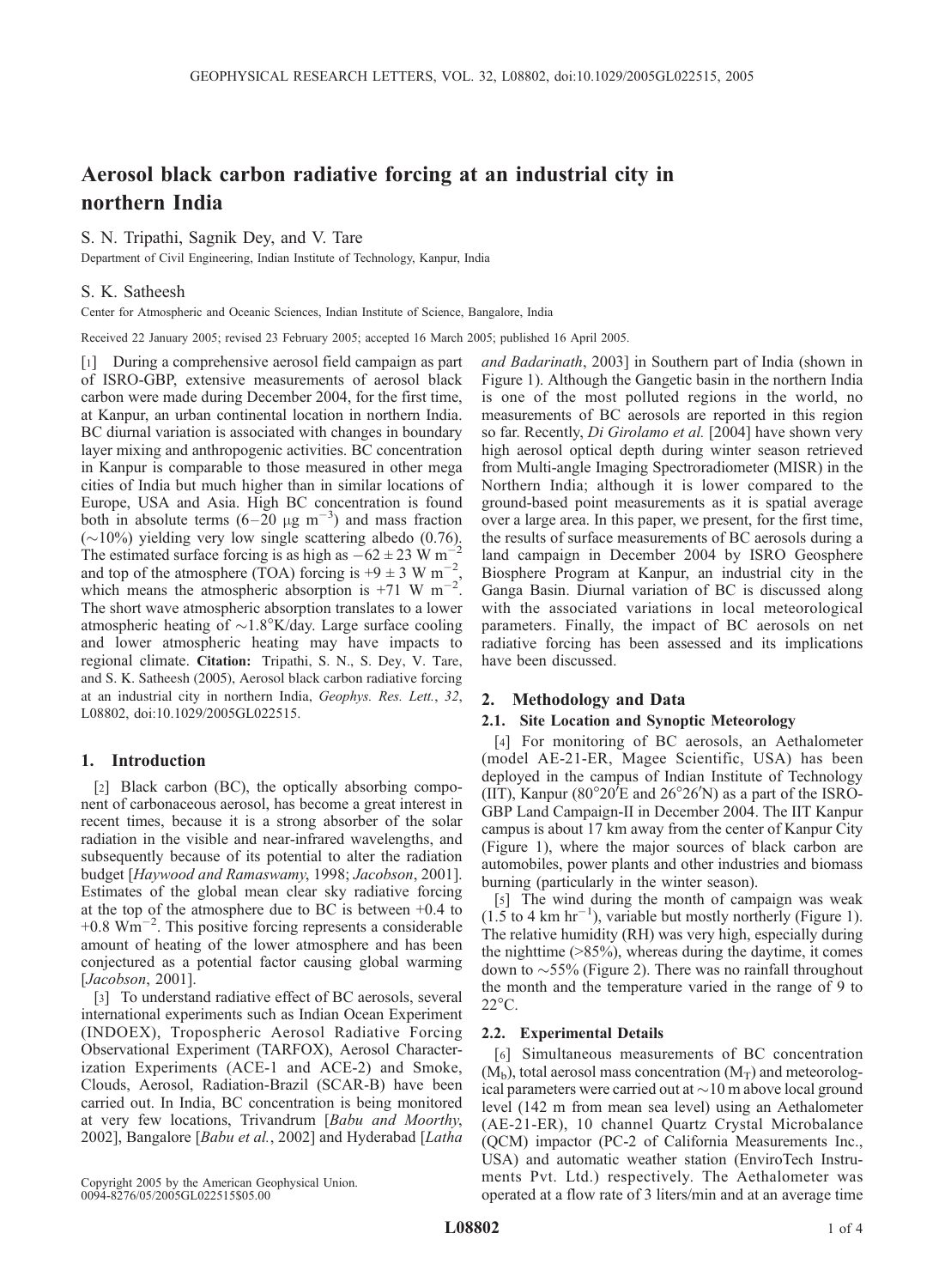

Figure 1. Location of the study area along with other urban stations in India, where BC concentration has been measured. The frequency distribution of wind direction during December 2004 at Kanpur shown in the inset of Figure 1 reveals dominantly northerly wind.

of 5 min. It uses a continuous filtration and optical transmission technique to measure the concentration of BC in near real time and aspirates ambient using its inlet tube and its pump. BC mass concentration is estimated by measuring the change in the transmittance of a quartz filter tape, on to which the particles impinge [Hansen et al., 1984]. The uncertainty in BC concentration is  $\sim$ 10% [*Babu and Moorthy*, 2002] and the specific absorption coefficient used is 16 m<sup>2</sup> g<sup>-1</sup>.

[7] Measurements by QCM were made at hourly intervals for the whole month of December with the sampling duration of 6 min at  $RH < 75\%$  in the size range 0.05 to  $>25 \mu m$  over 10 size bins. Stage 1 collects all particles with diameter  $>25 \mu m$ , whose monthly concentration is very low  $(3.08 \text{ µg m}^{-3})$  compared to other size bins; hence no geometric mean diameter is assigned to that size bin. As  $M_T$  is directly proportional to the change in the frequency difference of the sensing and the reference crystal, the shortterm stability of the crystal oscillator during the sampling time of 6 min is of more importance than long-term drift.



Figure 2. Monthly mean diurnal variations of wind speed (WS), temperature (Temp) and relative humidity (RH) for December 2004 with the standard deviation of each point shown as vertical bars.

The uncertainty in QCM measurements is  $\sim$ 15–20% for  $M_T < 10 \mu g m^{-3}$  and the error is much less for higher  $M_T$ [*Pillai and Moorthy*, 2001]. Aerosol Optical Depth (AOD) has been measured by CIMEL radiometer at 380, 440, 500, 670, 870 and 1020 nm wavelengths with an error of  $\pm 0.01$ for  $\lambda$  > 440 nm and  $\pm 0.02$  for  $\lambda$  < 440 nm [Singh et al., 2004]. The wind speed and temperature sensors operate with an accuracy of 0.36 km  $hr^{-1}$  and 0.1°C, while the accuracy of RH sensor is 2% for RH < 90% and 3% for RH in the range of  $90-100\%$ .

#### 3. Results and Discussion

## 3.1. BC Variability

[8] Daily average values show significantly high values of BC in the range of  $6-20 \mu g$  m<sup>-3</sup>. No measurements were made on three days during  $22-24$  December due to unavailability of tape. Monthly mean diurnal variation of BC is shown in Figure 3 with two maxima peaks during morning  $07:00-09:00$  local time (LT) and evening  $19:00-$ 21:00 LT. BC shows higher variability during the nighttime and the early morning hours when values as high as up to 50  $\mu$ g m<sup>-3</sup> has been observed. BC concentration starts rising gradually after the sunrise and attains a peak at 09:00 LT. The diurnal trends of the temperature and relative humidity are opposite and out of phase, which is quite obvious, but the variability is much higher during the daytime. Similar type of diurnal variations of boundary layer parameters in winter season has been observed by Ramana et al. [2004] in an adjacent city Lucknow. The high concentration of BC in morning hours, higher than the corresponding late evening values, is mainly because of two reasons. First, increased anthropogenic activities such as biomass burning for heating purpose and commencement of the industrial activities during the morning hours emit more BC and secondly, due to fumigation effect, when the pollutants are being brought near the surface from the residual nocturnal boundary layer [Stull, 1998]. The magnitude of the fumigation effect is however less than that observed at coastal stations, where the effect is enhanced by the land/sea breeze activity. During daytime increased mixing within the turbulent boundary layer as temperature increases leads to fast dispersion of BC aided by relatively higher wind speed  $(2-4 \text{ km hr}^{-1})$ , thus reducing its near surface concentration. In the evening, boundary layer mixing again decreases due to inversion and as a result



Figure 3. Monthly mean diurnal variation of BC. The error bars represent the standard deviation from the mean for respective days.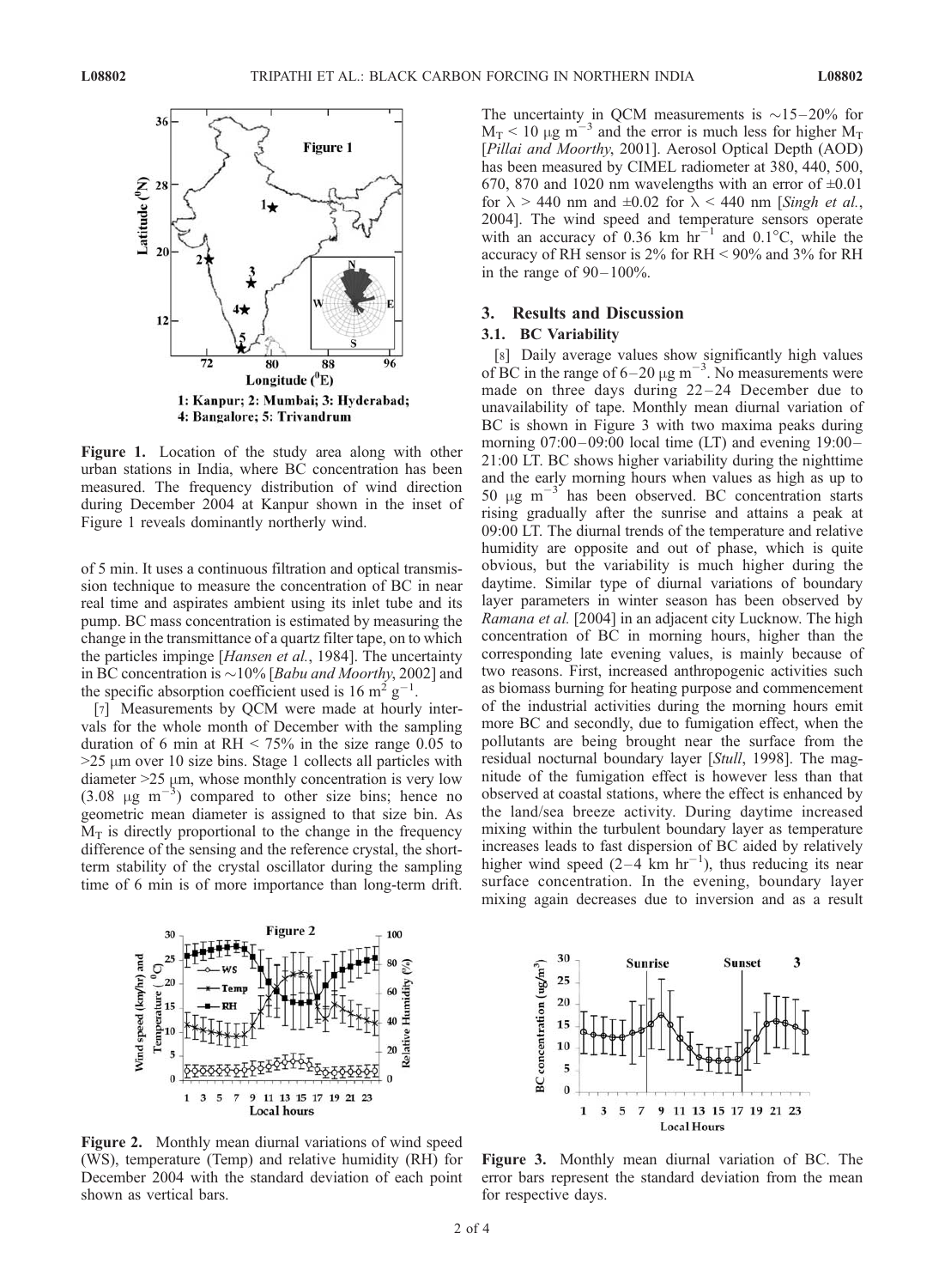Table 1. BC in Urban Locations

| Location (References)                           | Period      | $M_b(\mu g \; m^{-3})$ |
|-------------------------------------------------|-------------|------------------------|
| Urban, Europe <sup>a</sup>                      | $D$ JF      | $3.5 - 4.2$            |
| Near city, Europe <sup>a</sup>                  | Annual      | $1 - 2.5$              |
| Road canyon, Europe <sup>a</sup>                | Annual      | $6 - 9.0$              |
| Bologna, Europe (Urban Background) <sup>a</sup> | Oct         | $1.5 - 2.0$            |
| Uniontown, USA (semi-urban) <sup>b</sup>        | Summer      | $0.27 - 3$             |
| Maryland, USA (Suburban) <sup>c</sup>           | Annual      | $0.25 - 3$             |
| Chongju, Korea <sup>d</sup>                     |             | $4 - 6$                |
| Trivandrum, India <sup>e</sup>                  | Dec         | $4 - 8$                |
| Hyderabad, India <sup>t</sup>                   | $Jan - Jul$ | $0.5 - 68$             |
| Mumbai, India <sup>g</sup>                      | $Jan-Mar$   | $7.5 - 17.5$           |
| Bangalore, India <sup>h</sup>                   | <b>Nov</b>  | $0.4 - 10.2$           |
| Kanpur (present study)                          | Dec         | $6 - 20$               |
| <sup>a</sup> Putand et al [2003]                |             |                        |

<sup>a</sup>Putaud et al. [2003].<br><sup>b</sup>Allen et al. [1999] <sup>b</sup>Allen et al. [1999].<br><sup>c</sup>Chen et al. [2001]

 $^{\circ}$ Chen et al. [2001].

 ${}^{\text{d}}$ Lee and Kang [2001].

 $E<sub>g</sub>Babu$  and Moorthy [2002].

<sup>f</sup>Latha and Badarinath [2003]. <sup>g</sup>Venkataraman et al. [2002].

 $h$ Babu et al. [2002].

BC gets trapped near the surface and attains maximum value around  $19:00-21:00$  LT. As the night progresses, the anthropogenic activities and the industrial emission get reduced, as a result BC concentration decreases.

[9] Earlier observations of BC in urban and near city locations are given in Table 1 for comparison purpose. BC in Kanpur shows much higher values (factor of two to five) than other urban or near city locations of Europe, USA and Asia (Korea) but lower than that reported in Hyderabad. BC in Kanpur is also higher than that in Trivandrum (coastal) and Bangalore (urban) in Southern India. Although BC in present study was measured in IIT Kanpur campus, which is characterized as near city location; still BC values are comparable or higher than those found in urban or street locations of Europe. The reason for this could be the transport of BC from the city and a busy national highway, which is 1.5 km from the measurement site. Low single scattering albedo (SSA) values  $(0.73-0.85)$  along with high imaginary refractive index  $(0.01)$  values during the winter season also indicate high concentration of absorbing aerosols in this region [Singh et al., 2004].

#### 3.2. Mass Fraction of BC

[10] The mass fraction of BC ( $F_{BC}$ ) is important in estimating its impact on aerosol radiative forcing. During INDOEX, Satheesh et al. [1999] have estimated that a 6% BC fraction to total aerosol mass contributed  $\sim$ 11% to the aerosol optical depth; 35% to aerosol radiative forcing and 50% to aerosol atmospheric forcing [Podgorny et al., 2000].  $F_{BC}$  was computed from the simultaneous measurements of  $M_T$  and  $M_b$ . Due to operational constraint during nighttime, when RH becomes greater than 75%, QCM was not operated during the nighttime throughout the month. Therefore we have used daytime average values of  $M_b$  and  $M_T$ and computed the  $F_{BC}$  from the ratio  $M_b/M_T$ . Figure 4 shows the daytime mean of  $F_{BC}$  during December with the values in the range of  $7-15%$ . The uncertainties in the measurements of  $M_b$  and  $M_T$  give an overall uncertainty of  $\sim$ 14% to F<sub>BC</sub> [*Babu and Moorthy*, 2002]. The values of F<sub>BC</sub> in Kanpur is higher than the values reported in Trivandrum but comparable to  $F_{BC}$  in Mumbai during INDOEX

[Venkataraman et al., 2002], Bangalore [Babu et al., 2002] and in INDOEX program [Satheesh et al., 1999]. Such high  $F_{BC}$  could affect the climate more significantly over the land as the surface reflectance of land is much higher compared to that of ocean.

#### 3.3. Implications to Radiative Forcing

[11] As measurements of aerosol chemical composition were not available, we have used a hybrid approach to estimate the aerosol radiative forcing. We have used the measured BC concentration as input to Optical Properties of Aerosols and Clouds (OPAC) model of Hess et al. [1998] by adopting urban aerosol model. We have introduced observed values of BC and total aerosol mass in OPAC model and the concentrations of other components are adjusted (constrained by observed BC mass fraction). This iterative procedure was continued such that estimated spectral optical depths and Angström wavelength exponent are consistent with the observations. This procedure is described in earlier papers [Babu et al., 2002]. The SSA of the composite aerosol (500 nm) worked out to be  $\sim 0.76$ . The SSA estimated in our study is  $\sim 0.76$  and that reported from AERONET measurements at Kanpur is  $0.78 \pm 0.08$ . This indicates close agreement.

[12] The single scattering albedo, aerosol spectral optical depth and Angström wavelength exponent are incorporated in a Discrete Ordinate Radiative Transfer model [Santa Barbara DISORT Aerosol Radiative Transfer (SBDART) model] to estimate the short-wave clear sky aerosol radiative forcing at the surface and top of the atmosphere (TOA). This model is designed and developed by University of California, Santa Barbara [Ricchiazzi et al., 1998], which is based on a collection of well-tested and reliable physical models, which were developed by the atmospheric science community over the past few decades. We used eight streams in the radiative transfer calculation and computations were made for solar zenith angles at every 5°. While estimating radiative forcing over land, surface reflection is an issue. The MODIS Albedo Product (MODIS/Terra Albedo; 16-Day; Level-3 Global 1 km SIN Grid) provides both the white-sky albedo and the black-sky albedo (at local solar noon) for MODIS bands 470, 555, 659, 858, 1240, 1640 and 2100 nm. Using MODIS black sky and white sky albedo actual surface albedo has been computed and albedo estimated over a  $1^{\circ} \times 1^{\circ}$  grid at Kanpur was used here. The surface albedo used in the present study is  $0.17 \pm 0.06$ . The average aerosol optical depth (at 500 nm) during the



Figure 4. Daytime average BC mass fraction with the error bars representing the uncertainties in the measurements.